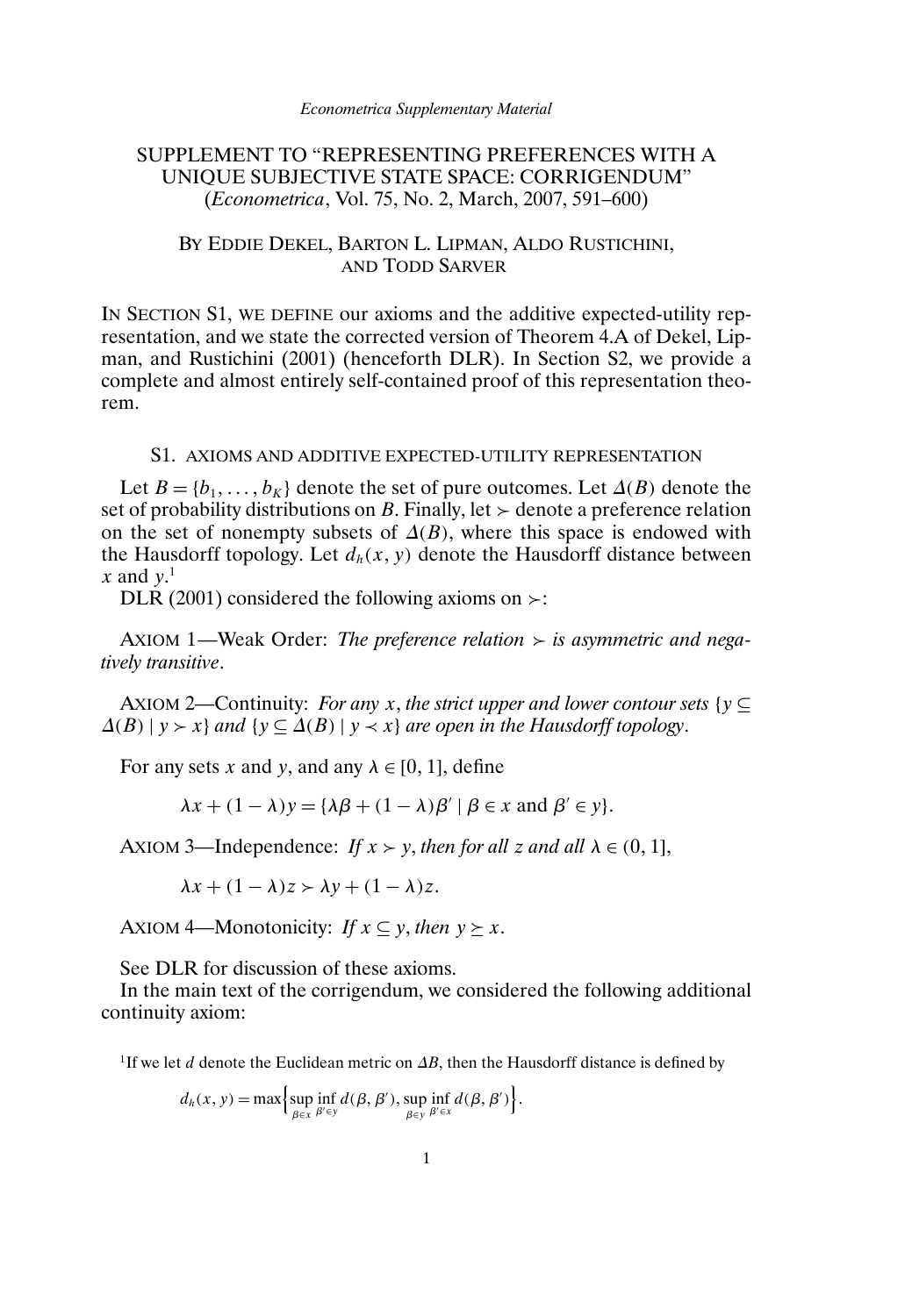## 2 E. DEKEL ET AL.

AXIOM 5—L Continuity: *There exist menus* x<sup>∗</sup> *and* x∗, *and* N > 0 *such that for every*  $\varepsilon \in (0, 1/N)$ *, for every* x *and* y *with*  $d_h(x, y) \leq \varepsilon$ *,* 

$$
(1 - N\varepsilon)x + N\varepsilon x^* \ge (1 - N\varepsilon)y + N\varepsilon x_*.
$$

See the corrigendum for discussion of this axiom. The following version of continuity is standard in the literature (see, for example, Fishburn (1970) or Kreps (1988)):

AXIOM 6—von Neumann–Morgenstern (vNM) Continuity: *If*  $x > y > z$ , *then there exist*  $\lambda$ ,  $\overline{\lambda} \in (0, 1)$  *such that*  $\lambda x + (1 - \lambda)z > y > \overline{\lambda}x + (1 - \overline{\lambda})z$ .

 $\sum_{b \in B} u(b)\beta(b)$ , where we abuse notation by letting b also denote the degen-We say that a function  $u: \Delta(B) \to \mathbb{R}$  is an expected-utility function if  $u(\beta) =$ erate distribution with probability 1 on b. Obviously, such a function is completely defined by specifying the vector in  $\mathbb{R}^K$  that gives the utility of pure outcomes. Hence we also refer to such vectors as expected-utility (EU) functions.

DEFINITION S1: An *additive EU representation* is a measurable space  $(S, \Sigma)$ , a measurable state-dependent utility function  $U : \Delta(B) \times S \rightarrow \mathbb{R}$ , and a (countably additive) signed measure  $\mu$  on  $(S, \Sigma)$  such that (i) the function  $V : 2^{\Delta(B)} \setminus \Sigma$  $\{\emptyset\} \rightarrow \mathbb{R}$ , which is defined by

$$
(S1) \tV(x) = \int_S \sup_{\beta \in x} U(\beta, s) \mu(ds),
$$

represents  $\geq$  and (ii)  $U(\cdot, s)$  is an expected-utility function for each  $s \in S$ .

There are several differences between the definition of an additive EU representation given here and the original definition given in DLR. We now discuss those differences and their implications.

(i) The definition in DLR only requires the measure to be finitely additive. Our necessity arguments do not rely on countable additivity and our sufficiency proof establishes that the measure is countably additive. Hence a representation with a finitely additive measure exists if and only if a representation with a countably additive measure exists.

(ii) DLR's definition required  $V$  to be continuous. We show in Lemma S4 that one implication of our definition is the stronger condition that  $V$  is Lipschitz continuous.

(iii) DLR's definition required that every state  $s \in S$  be "relevant," which, loosely speaking, implies that none of the states could be dropped from the representation without altering the underlying preference.2 Our definition allows for the possibility that some states are not relevant. It is not hard to show

<sup>2</sup>The interested reader should consult DLR for a precise definition of a relevant state.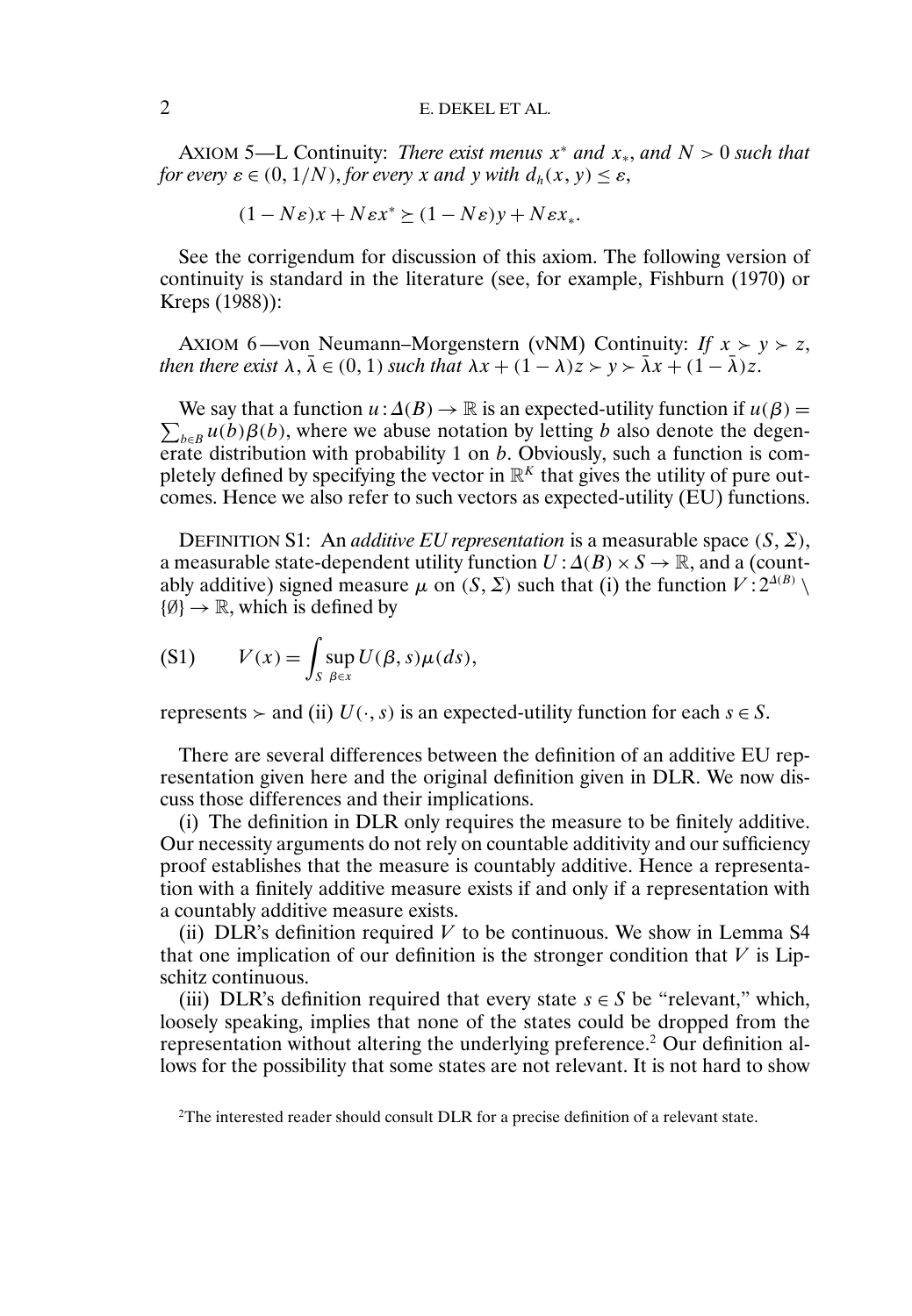that if we choose the state space to be the support of  $\mu$ , then the relevancy requirement is satisfied.

(iv) DLR required that  $S$  be nonempty and they used a nontriviality axiom to ensure that this is possible. Our definition allows for a measure that is identically zero, in which case the support, the set of "relevant" states, is empty. We find this more convenient, but it is easy to show that adding DLR's nontriviality axiom would ensure a nonempty support.

(v) DLR required that  $s, s' \in S$ ,  $s \neq s'$ , then  $U(\cdot, s)$  and  $U(\cdot, s')$  do not represent the same expected-utility preference. In this sense, there are no "redundant" states. It will be obvious from our proof of the representation theorem that this nonredundancy condition could be imposed without affecting the results. We omit the requirement for simplicity.

The following is the corrected statement of Theorem 4.A in DLR.

THEOREM S1: *The preference has an additive EU representation if and only if it satisfies weak order*, *vNM continuity*, *L continuity*, *and independence*. *Furthermore*,  $\geq$  *also satisfies monotonicity if and only if the measure*  $\mu$  *is positive.* 

This theorem differs from the result claimed by DLR only in the continuity requirements, replacing their continuity axiom with vNM continuity and L continuity. An implication of the representation theorem is that the assumptions of Theorem S1 imply continuity because the representation constructed is continuous.

The proof of Theorem S1 is contained in Section S2. We now note an interesting relationship between the axioms.

LEMMA S1: If  $>$  satisfies monotonicity, then it satisfies L continuity.

PROOF: Let  $x^* = \Delta(B), x_* = \{(1/K, ..., 1/K)\}\)$ , and  $N = K$ , where K is the number of pure outcomes. Take any  $\varepsilon \in (0, 1/N)$  and  $x, y \subseteq \Delta(B)$  such that  $d_h(x, y) \leq \varepsilon$ . We will show that

 $(1 - N\varepsilon)y + N\varepsilon x_* \subseteq (1 - N\varepsilon)x + N\varepsilon x^*,$ 

which, given monotonicity, will yield the desired result:

$$
(1 - N\varepsilon)x + N\varepsilon x^* \ge (1 - N\varepsilon)y + N\varepsilon x_*.
$$

To shorten notation, let  $\beta^* = (1/K, ..., 1/K)$ . Take any  $\beta \in (1 - N\varepsilon)y +$  $N\epsilon x_*,$  so  $\beta = (1 - N\epsilon)\beta_v + N\epsilon\beta^*$  for some  $\beta_v \in y$ . It is clear from the definition of the Hausdorff distance that  $d_h(x, y) \leq \varepsilon$  implies  $\inf_{\beta' \in x} ||\beta_y - \beta'||_E \leq \varepsilon$ , where  $\|\cdot\|_E$  denotes the Euclidean norm. Because  $\varepsilon \in (0, 1/N)$ , we have  $\varepsilon/(1 - N\varepsilon) > \varepsilon$ , so there exists  $\beta_x \in x$  such that  $\|\beta_y - \beta_x\|_E \leq \varepsilon/(1 - N\varepsilon)$ .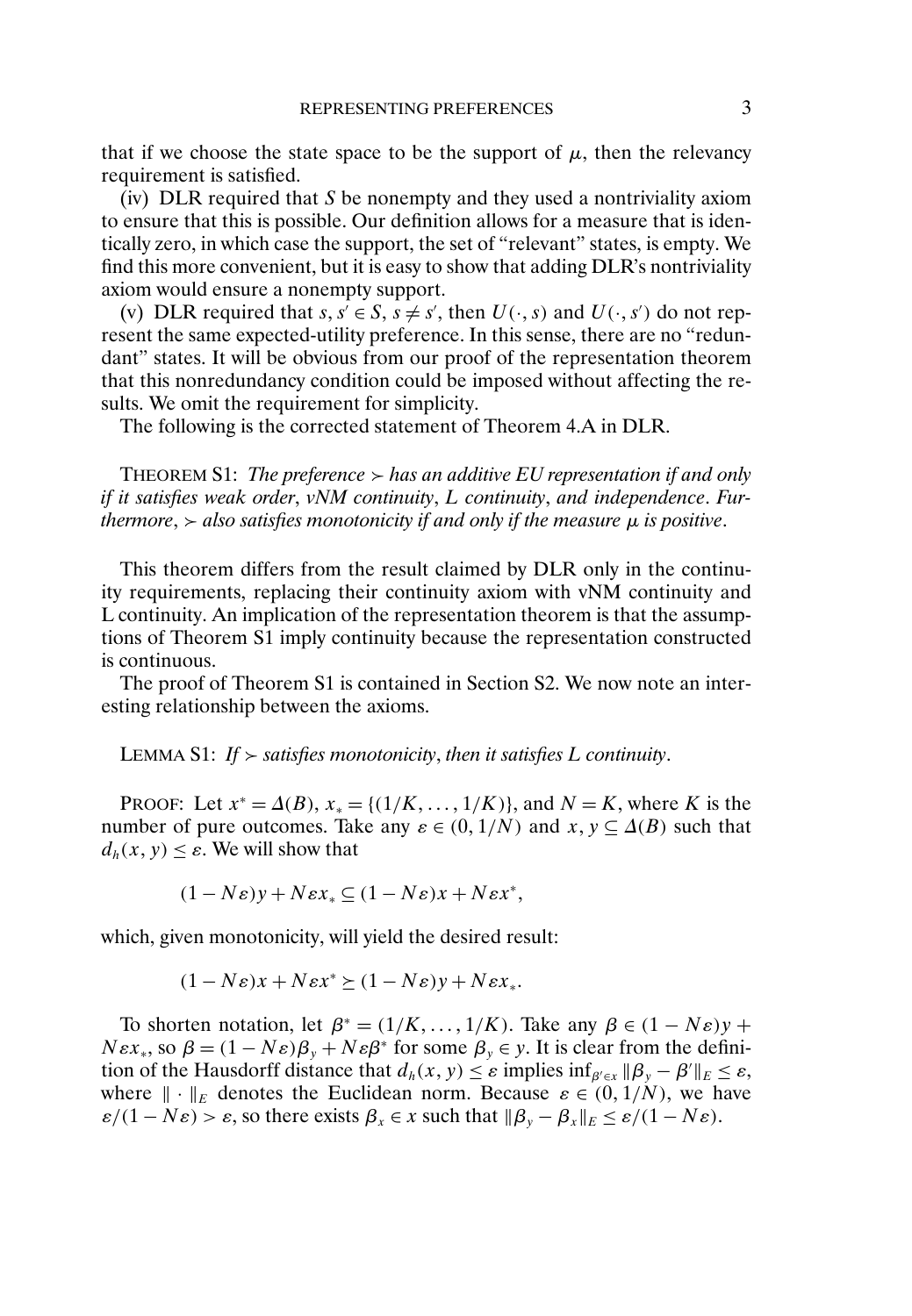Define  $\hat{\beta} \in \mathbb{R}^K$  as

$$
\hat{\beta} = \beta^* + \frac{1 - N\varepsilon}{N\varepsilon} (\beta_y - \beta_x).
$$

We claim that  $\hat{\beta} \in \Delta(B)$ . It is obvious that  $\sum_i \hat{\beta}(b_i) = 1$ , so we need only to verify that  $\hat{\beta}(b_i) \ge 0$  for all *i*. Because  $N = K$ , we see that for all *i*,

$$
|\hat{\beta}(b_i) - \beta^*(b_i)| \le ||\hat{\beta} - \beta^*||_E = \frac{1 - K\varepsilon}{K\varepsilon} ||\beta_y - \beta_x||_E
$$
  

$$
\le \frac{1 - K\varepsilon}{K\varepsilon} \frac{\varepsilon}{1 - K\varepsilon} = \frac{1}{K}.
$$

For all i,  $\beta^*(b_i) = 1/K$ , so we have  $|\hat{\beta}(b_i) - 1/K| \le 1/K$ , which implies  $\hat{\beta}(b_i) \geq 0$ . Thus  $\hat{\beta} \in \Delta(B)$ . Finally,

$$
(1 - N\varepsilon)\beta_x + N\varepsilon \hat{\beta} = (1 - N\varepsilon)\beta_x + N\varepsilon \beta^* + (1 - N\varepsilon)(\beta_y - \beta_x)
$$
  
=  $(1 - N\varepsilon)\beta_y + N\varepsilon \beta^* = \beta$ ,

so  $\beta \in (1 - N\varepsilon)x + N\varepsilon x^*$ . Because  $\beta \in (1 - N\varepsilon)y + N\varepsilon x_*$  was arbitrary, this completes the proof.  $Q.E.D.$ 

In light of Lemma S1, we have the following corollary to Theorem S1.

THEOREM S2: The preference  $\geq$  has an additive EU representation with a posi*tive measure* µ *if and only if it satisfies weak order*, *vNM continuity*, *independence*, *and monotonicity*.

#### S2. PROOF OF THEOREM S1

#### S2.1. *Preliminaries: Support Functions*

Define X to be the set of all nonempty, closed, and convex subsets of  $\Delta(B)$ . Then, for all nonempty  $x \subseteq \Delta(B)$ , we have conv $\text{cl}(x) \in X$ , where  $\text{cl}(x)$  denotes the closure of x (in the Euclidean topology on  $\Delta(B)$ ) and conv(x) denotes the convex hull of  $x$ . It will sometimes be useful to work with the set X instead of the set of all menus because of a natural relationship that exists between the set of closed and convex sets and a certain class of continuous functions known as the support functions. In this section, we formally define the support functions and discuss some of their properties.

First, let  $S^k = \{s \in \mathbb{R}^k : \sum_i s_i = 0 \text{ and } \sum_i s_i^2 = 1\}$  be the set of *normalized* (*nonconstant*) *expected-utility functions* on  $\Delta(B)$ . For any  $x \in X$ , the *support function*  $\sigma_x : S^K \to \mathbb{R}$  of x is defined by  $\sigma_x(s) = \max_{\beta \in x} \beta \cdot s$ . For a more complete introduction to support functions, see Rockafellar (1970) or Schneider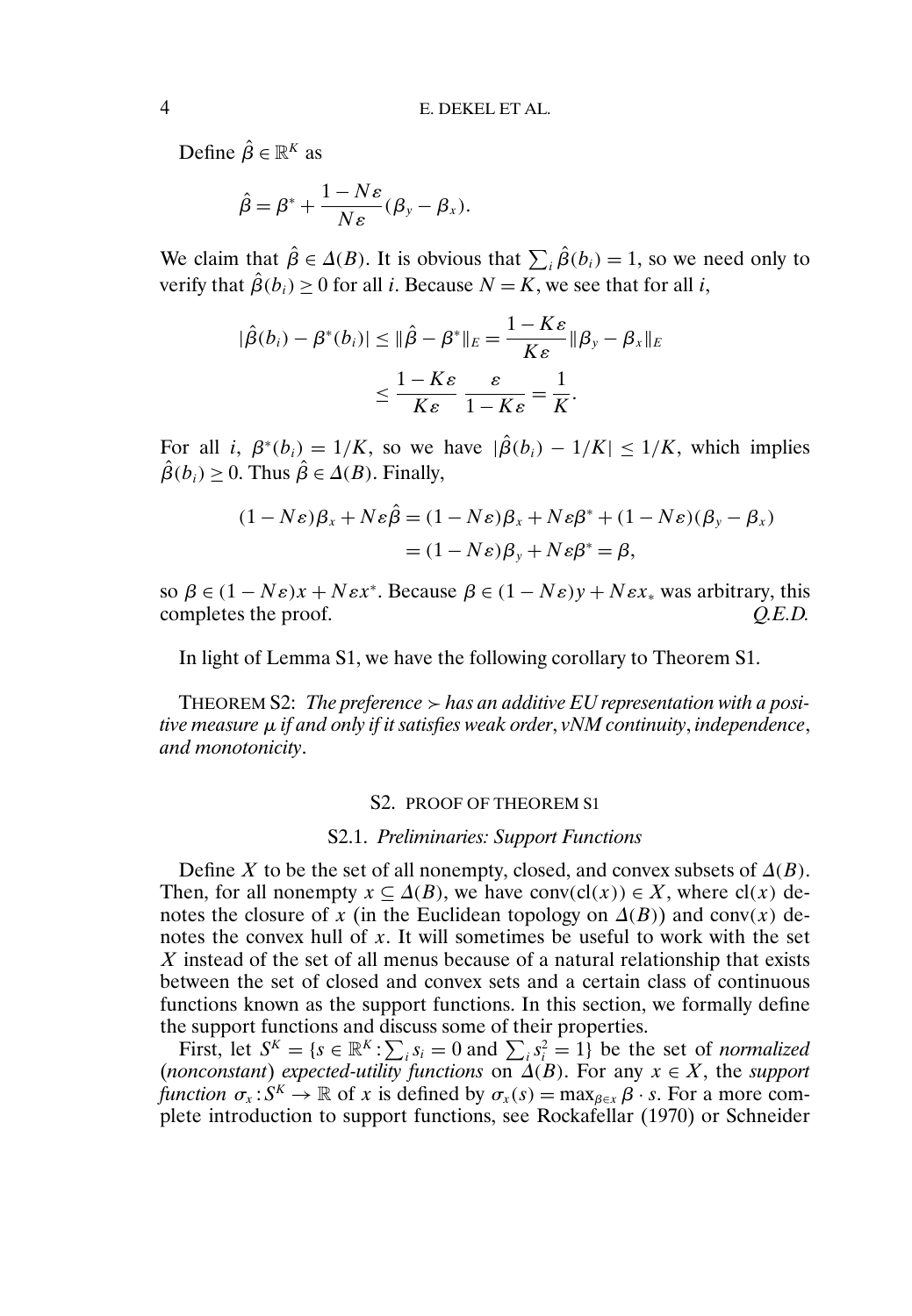(1993). Let  $C(S^K)$  denote the set of continuous real-valued functions on  $S^K$ . When endowed with the supremum norm  $\|\cdot\|$ ,  $C(S^{K})$  is a Banach space. Define an order  $\geq$  on  $C(S^{\tilde{K}})$  by  $f \geq g$  if  $f(s) \geq g(s)$  for all  $s \in S^{\tilde{K}}$ . Let  $C = \{\sigma_x \in C(S^K): x \in X\}$ . For any  $\sigma \in C$ , let

$$
x_{\sigma} = \bigcap_{s \in S^K} \bigg\{ \beta \in \Delta(B) \mid \beta \cdot s = \sum_{i} \beta(b_i) s_i \leq \sigma(s) \bigg\}.
$$

The following properties of the support functions will be useful.

LEMMA S2: 1. *For all*  $x \in X$  *and*  $\sigma \in C$ ,  $x_{(\sigma_X)} = x$  *and*  $\sigma_{(x_{\sigma})} = \sigma$ . *Hence the mapping*  $x \mapsto \sigma_x$  *is a bijection from* X *to* C.

2. *For all*  $x, y \in X$  *and*  $\lambda \in (0, 1), \sigma_{\lambda x + (1-\lambda)y} = \lambda \sigma_x + (1 - \lambda) \sigma_y$ .

3. *For all*  $x, y \in X$ ,  $d_h(x, y) = ||\sigma_x - \sigma_y||$ .

4. *For all*  $x, y \in X, x \subseteq y \iff \sigma_x \leq \sigma_y$ .

PROOF: The proofs are standard and can be found in Rockafellar (1970) or Schneider (1993).3 For instance, in Schneider (1993), part 1 follows from Theorem 1.7.1, part 2 follows from Theorem 1.7.5, part 3 follows from Theorem 1.8.11, and part 4 can be found on page 37. *Q.E.D.*

We also use the following properties of C:

LEMMA S3: *The set C is convex and*  $\sigma_{\{(1/K,\ldots,1/K)\}} = \mathbf{0} \in C$ , where **0** *denotes the zero function*.

PROOF: The convexity of C follows from part 2 of Lemma S2 and the convexity of X. For any  $s \in S^K$ , we have  $\sum_i s_i = 0$  and hence  $\sigma_{\{(1/K,\dots,1/K)\}}(s) =$  $\sum_i (1/K)s_i = 0.$  *Q.E.D.* 

## S2.2. *Necessity of the Axioms*

It is easily verified that a preference  $\geq$  with an additive EU representation must satisfy weak order, vNM continuity, and independence. In addition, if the measure  $\mu$  is positive, then it is easily verified that  $\geq$  satisfies monotonicity.

It is also easy to see that if  $\geq$  has an additive EU representation, then it must satisfy *indifference to closure* (IC) and *indifference to randomization* (IR) in the

<sup>&</sup>lt;sup>3</sup>The standard setting for support functions is the set of nonempty, closed, and convex subsets of  $\mathbb{R}^n$ . However, by imposing our normalizations on the domain of the support functions  $S^k$ , the standard results are easily adapted to our setting of nonempty, closed, and convex subsets of  $\Delta(B)$ .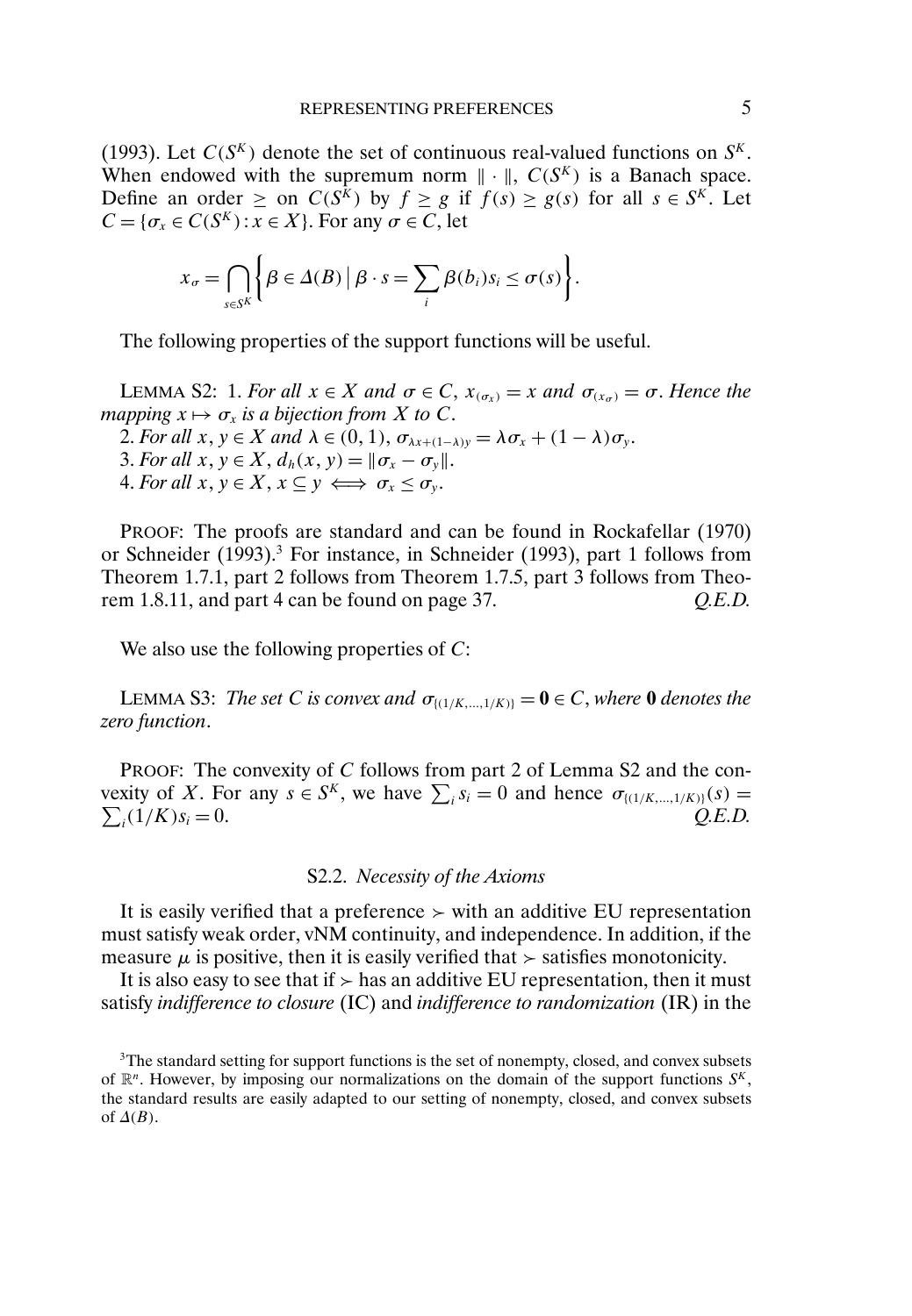sense that for any nonempty  $x \subseteq \Delta(B)$ ,  $x \sim cl(x)$  (IC) and  $x \sim conv(x)$  (IR).<sup>4</sup> To see this, simply note that for any expected-utility function  $u: \Delta(B) \to \mathbb{R}$ ,

$$
\sup_{\beta \in x} u(\beta) = \max_{\beta \in cl(x)} u(\beta) = \sup_{\beta \in conv(x)} u(\beta).
$$

Hence the function V defined in Equation (S1) must satisfy  $V(x) = V(cl(x)) =$  $V$ (conv $(x)$ ).

Finally, it is easy to see that if  $\triangleright$  satisfies IC and IR, and satisfies L continuity on X, then it satisfies L continuity on all menus. That is, suppose  $\succ$  satisfies L continuity on X in the sense that there exist  $N, x^*$ , and  $x_*$  such that for all  $\varepsilon \in (0, 1/N)$ , for every  $x, y \in X$  with  $d_h(x, y) \leq \varepsilon$ ,

$$
(1 - N\varepsilon)x + N\varepsilon x^* \ge (1 - N\varepsilon)y + N\varepsilon x_*.
$$

Fix any menus x and y not necessarily in X. Let  $\hat{x} = \text{conv}(\text{cl}(x))$  and  $\hat{y} =$ conv(cl(y)). It is not hard to show that  $d_h(\hat{x}, \hat{y}) \leq d_h(x, y)$ . Hence IC, IR, and independence imply the conclusion of  $L$  continuity for these menus.<sup>5</sup>

In light of this, we can show that L continuity is necessary by showing that L continuity on  $X$  is necessary. To show the latter, we first prove that the  $V$ defined in Equation (S1) is Lipschitz continuous.

DEFINITION S2: The function  $V: X \to \mathbb{R}$  is *Lipschitz continuous* if there exists  $N > 0$  such that

$$
V(y) - V(x) \leq \bar{N}d_h(x, y), \quad \forall x, y \in X.
$$

LEMMA S4: *For any additive EU representation*, *the function* V *defined by Equation* (S1), *restricted to* X, *is Lipschitz continuous*.

PROOF: Define  $S<sup>K</sup>$  and  $\sigma_x$  as in Section S2.1. Take an additive EU representation  $(S, U, \mu)$  and define V as in Equation (S1). Because each  $U(\cdot, s)$  is an expected-utility function, there exist  $\mathbf{s}: S \to S^K$ ,  $f: S \to \mathbb{R}_+$ , and  $g: S \to \mathbb{R}$  such

4We show in Lemma S6 that IC and IR are implied by our axioms, so we do not need to add them as separate axioms.

<sup>5</sup>It follows from the definition of the Hausdorff distance that  $d_h(cl(x), cl(y)) = d_h(x, y)$ . We see that  $d_h(\text{conv}(cl(x)), \text{conv}(cl(y))) \leq d_h(cl(x), cl(y))$  by noting the following two inequalities, which we leave to the reader to verify:

$$
\sup_{\beta \in cl(x)} \inf_{\beta' \in cl(y)} d(\beta, \beta') \geq \sup_{\beta \in \text{conv}(cl(x))} \inf_{\beta' \in \text{conv}(cl(y))} d(\beta, \beta'),
$$
  
\n
$$
\sup_{\beta \in cl(y)} \inf_{\beta' \in cl(x)} d(\beta, \beta') \geq \sup_{\beta \in \text{conv}(cl(y))} \inf_{\beta' \in \text{conv}(cl(x))} d(\beta, \beta').
$$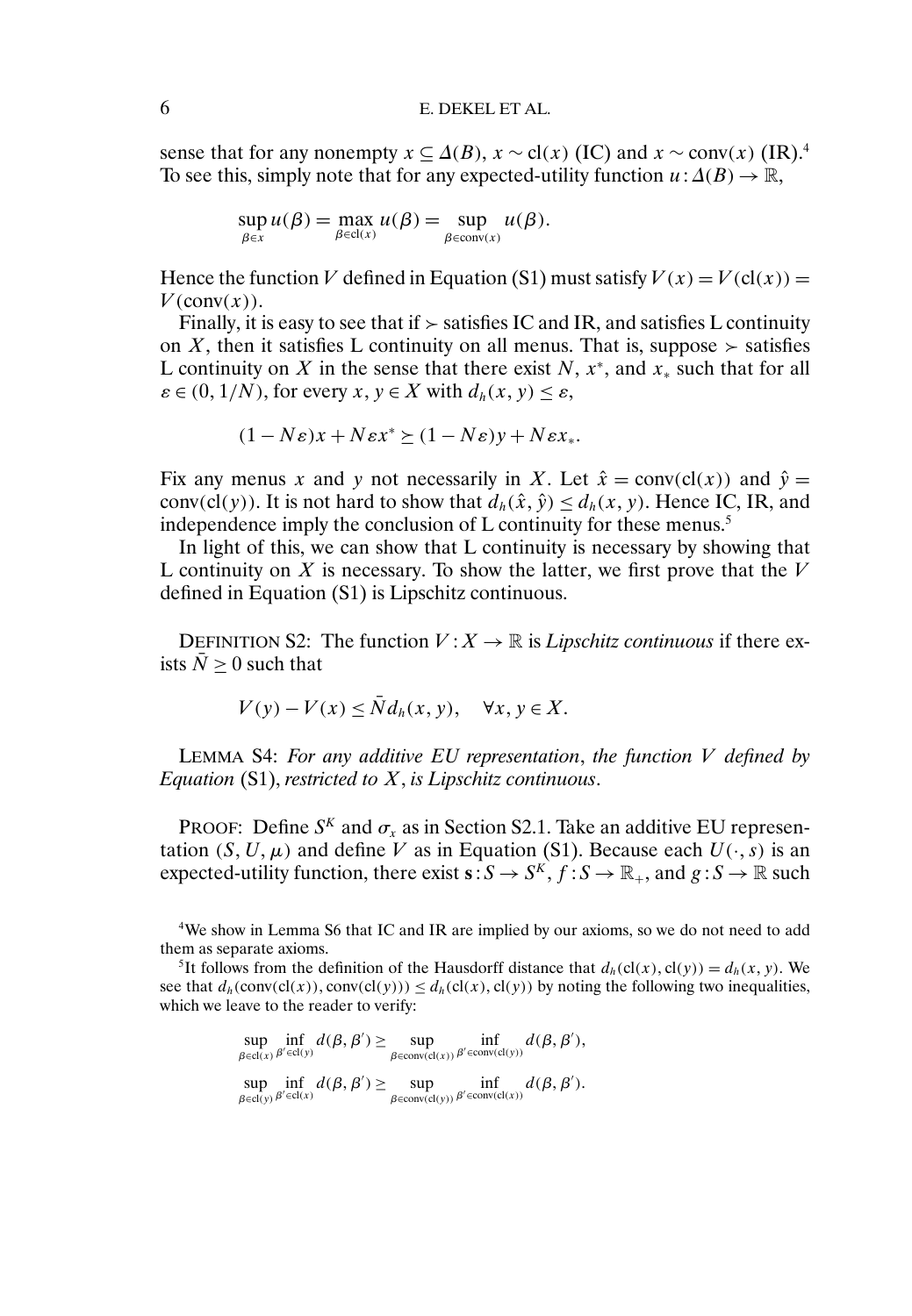that  $U(\beta, s) = (\beta \cdot s(s))f(s) + g(s)$  for all  $\beta \in \Delta(B)$ ,  $s \in S$ . Note that for any  $x \in X$  and  $s \in S^K$ ,

$$
\sup_{\beta \in x} \beta \cdot s = \max_{\beta \in x} \beta \cdot s = \sigma_x(s).
$$

Hence,  $V(x) = \int_S [(\sigma_x \circ s)f + g]\mu(ds)$ . We can write  $\mu$  as  $\mu^+ - \mu^-$ , where both of these measures are positive. Let  $\bar{N} = \int_{S} f \mu^{+}(ds) + \int_{S} f \mu^{-}(ds)$ . Note that  $\bar{N}$ is finite.<sup>6</sup> Take arbitrary  $x, y \in X$ . Then

$$
V(y) - V(x) \le \left| \int_{S} [(\sigma_y \circ s - \sigma_x \circ s) f] \mu(ds) \right|
$$
  
\n
$$
= \left| \int_{S} [(\sigma_y \circ s - \sigma_x \circ s) f] \mu^+(ds) \right|
$$
  
\n
$$
- \int_{S} [(\sigma_y \circ s - \sigma_x \circ s) f] \mu^-(ds) \right|
$$
  
\n
$$
\le \left| \int_{S} [(\sigma_y \circ s - \sigma_x \circ s) f] \mu^+(ds) \right|
$$
  
\n
$$
+ \left| \int_{S} [(\sigma_y \circ s - \sigma_x \circ s) f] \mu^-(ds) \right|
$$
  
\n
$$
\le \int_{S} ||\sigma_y - \sigma_x|| f \mu^+(ds) + \int_{S} ||\sigma_y - \sigma_x|| f \mu^-(ds)
$$
  
\n
$$
= \bar{N} || \sigma_x - \sigma_x || = \bar{N} d_h(x, y),
$$

where the last equality follows from Lemma S2. Hence  $V$  is Lipschitz continu- $Q.E.D.$ 

Because V is affine, the following lemma establishes the L continuity of  $\succ$ on  $X$  and hence  $L$  continuity.

LEMMA S5: If  $>$  has a representation V that is affine and Lipschitz continuous *on*  $X$ *, then*  $>$  *satisfies*  $L$  *continuity on*  $X$ *.* 

<sup>6</sup>By Lemma 4 in Sarver (2006), there exist  $x, y \in X$  such that  $\sigma_x(s) = 0$  and  $\sigma_y(s) = c > 0$  for all  $s \in S^K$ . Then

$$
V(y) - V(x) = c \int_S f\mu(ds) = c \left[ \int_S f\mu^+(ds) - \int_S f\mu^-(ds) \right].
$$

Because V is real-valued,  $V(y) - V(x)$  must be real-valued, so  $\int_{S^K} f \mu^+(ds)$  and  $\int_{S^K} f \mu^-(ds)$  are finite.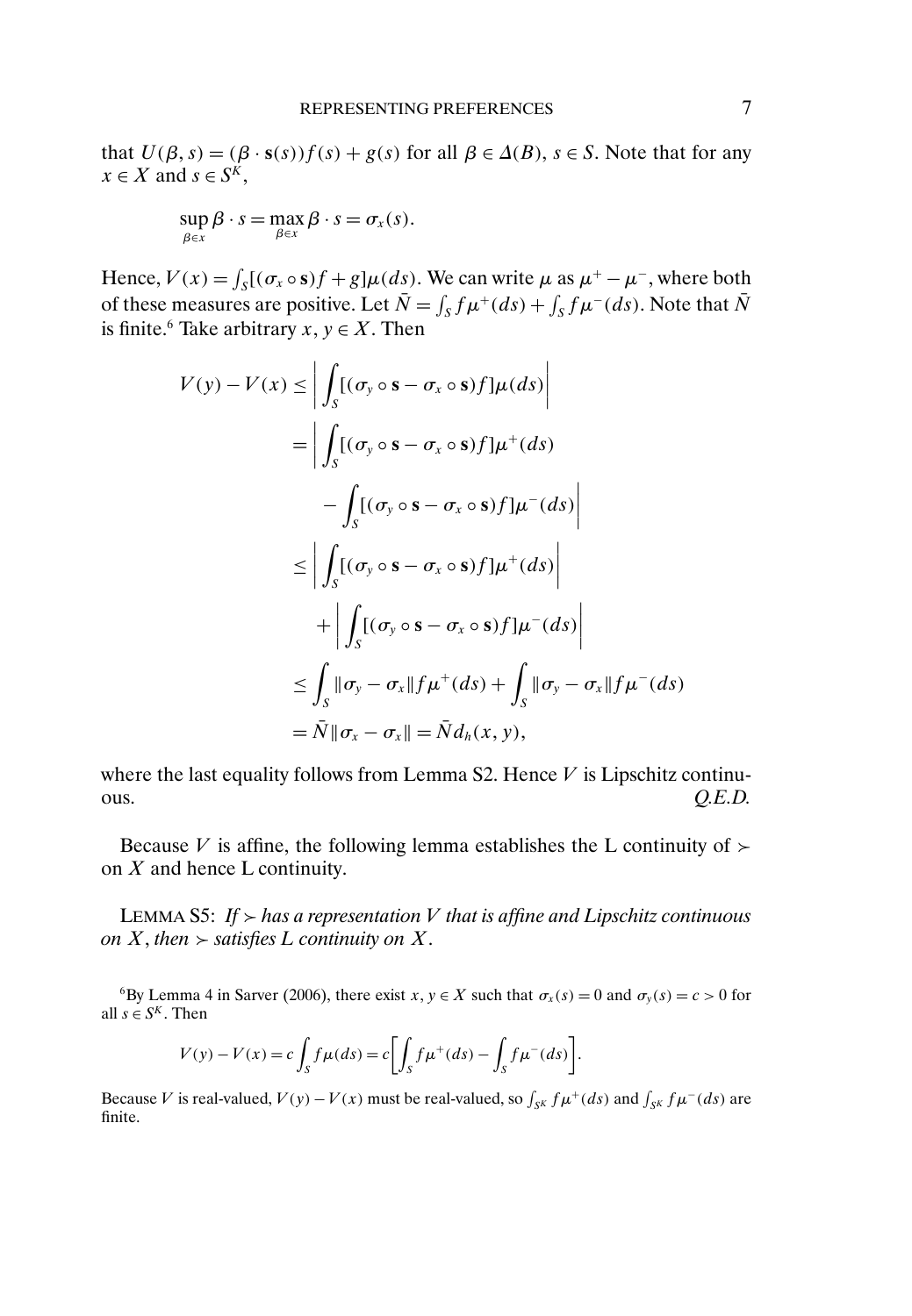## 8 E. DEKEL ET AL.

PROOF: Suppose V is an affine representation of  $\succ$  that is Lipschitz continuous on X. The L continuity of  $\geq$  on X follows trivially if V is constant, so suppose there exist  $x^*$ ,  $x_*$  such that  $V(x^*) > V(x_*)$ . Because V is Lipschitz continuous, there exists  $\overline{N}$  such that  $V(y) - V(x) \leq \overline{N}d_h(x, y)$  for all  $x, y \in X$ . Let  $N = N/[V(x^*) - V(x_*)]$ . So for all x and y in X, we have

$$
V(y) - V(x) \le N[V(x^*) - V(x_*)]d_h(x, y).
$$

So for all x and y with  $d_h(x, y) < 1/N$ ,

$$
V(y) - V(x) \le \frac{N d_h(x, y)}{1 - N d_h(x, y)} [V(x^*) - V(x_*)].
$$

So for every  $\varepsilon \in [d_h(x, y), 1/N)$ ,

$$
V(y) - V(x) \le \frac{N\varepsilon}{1 - N\varepsilon} [V(x^*) - V(x_*)]
$$

or, equivalently,

$$
(1 - N\varepsilon)V(y) + N\varepsilon V(x_*) \le (1 - N\varepsilon)V(x) + N\varepsilon V(x^*).
$$

Because V is affine and represents  $\succ$ , we see that

$$
(1 - N\varepsilon)x + N\varepsilon x^* \ge (1 - N\varepsilon)y + N\varepsilon x_*.
$$

Thus  $\ge$  is L continuous on X.  $O.E.D.$ 

As noted earlier, given IC and IR, if  $\geq$  is L continuous on X, it is L continuous. Hence we have established necessity.

#### S2.3. *Sufficiency of the Axioms*

In this section, we establish the sufficiency of the axioms. We first note that our axioms imply indifference to closure and indifference to randomization.

LEMMA S6: *If*  $>$  *is asymmetric and satisfies independence, then for all*  $x \subseteq$  $\Delta(B)$ ,  $x \sim$  cl(x) *and*  $x \sim$  conv(x).

DLR used continuity to derive these properties, so their proofs do not suffice for our purposes.

PROOF OF LEMMA S6: Fix any  $x \subseteq \Delta(B)$ . First, suppose  $x \nsim cl(x)$ . Then independence implies that for every y and every  $\lambda \in (0, 1]$ ,  $\lambda x + (1 - \lambda)y \sim$  $\lambda$  cl(x) + (1 –  $\lambda$ )y. We contradict this by constructing a set y such that

(S2) 
$$
\lambda x + (1 - \lambda)y = \lambda cl(x) + (1 - \lambda)y \quad \forall \lambda \in (0, 1).
$$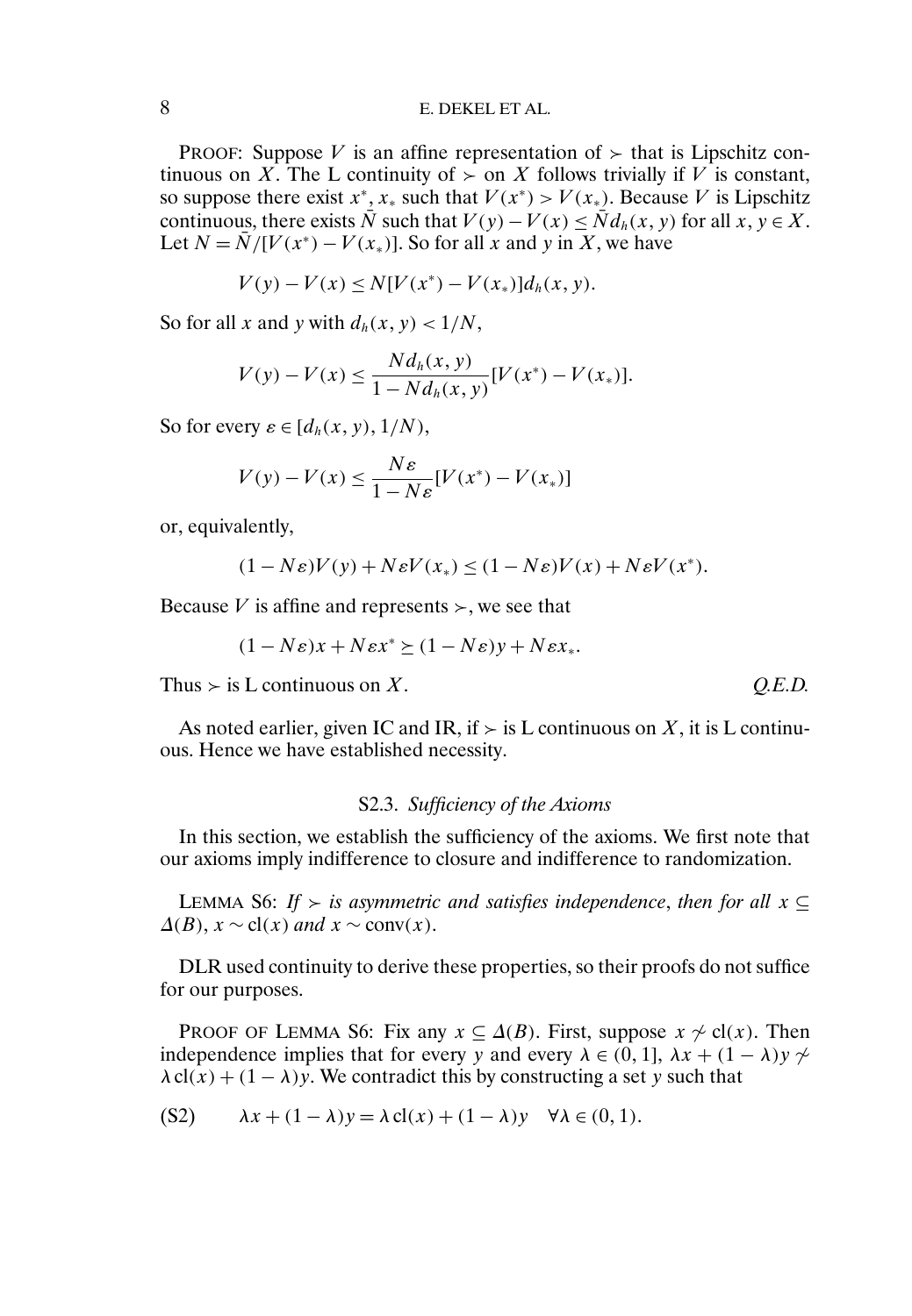By asymmetry of  $\rightarrow$ , Equation (S2) establishes the needed contradiction.

To construct y, let  $\beta^* = (1/K, \dots, 1/K)$  and let

$$
y = \left\{\beta \in \mathbb{R}^K \Big| \sum_{i=1}^K \beta(b_i) = 1 \text{ and } ||\beta - \beta^*||_E < 1/K\right\}.
$$

For any  $\beta \in y$  and any  $i$ ,  $|\beta(b_i) - \beta^*(b_i)| \leq ||\beta - \beta^*||_E < 1/K$ , so  $\beta(b_i) > 0$  for all *i*. Thus  $y \subset \Delta(B)$ . Take any  $\lambda \in (0,1)$ . Clearly  $\lambda x + (1 - \lambda)y \subseteq \lambda cl(x)$  +  $(1 - \lambda)y$ . To show the opposite inclusion, take any  $\beta \in \lambda$  cl $(x) + (1 - \lambda)y$ , so  $\beta = \lambda \beta_{\bar{x}} + (1 - \lambda) \beta_{y}$  for some  $\beta_{\bar{x}} \in \text{cl}(x)$  and  $\beta_{y} \in y$ . Let  $\varepsilon = 1/K - ||\beta_{y} - \beta_{z}||$  $\beta^* \|_{E} > 0$ . Because  $\beta_{\bar{x}} \in \text{cl}(x)$ , there exists  $\beta_x \in x$  such that  $\|\beta_{\bar{x}} - \beta_x\|_{E} < \frac{1-\lambda}{\lambda} \varepsilon$ . Let  $\hat{\beta} = \beta_{y} + \frac{\lambda}{1-\lambda}(\beta_{\bar{x}} - \beta_{x})$ . Then

$$
\|\hat{\beta}-\beta^*\|_E \leq \|\beta_{y}-\beta^*\|_E + \frac{\lambda}{1-\lambda}\|\beta_{\bar{x}}-\beta_{x}\|_E < \|\beta_{y}-\beta^*\|_E + \varepsilon = \frac{1}{K},
$$

so  $\hat{\beta} \in y$ . Therefore,

$$
\lambda \beta_x + (1 - \lambda) \hat{\beta} = \lambda \beta_x + (1 - \lambda) \beta_y + \lambda (\beta_{\bar{x}} - \beta_x) = \beta,
$$

so  $\beta \in \lambda x + (1 - \lambda)y$ . Thus  $\lambda$  cl(x) +  $(1 - \lambda)y \subseteq \lambda x + (1 - \lambda)y$ , which implies  $\lambda x + (1 - \lambda) y = \lambda \operatorname{cl}(x) + (1 - \lambda) y.$ 

Second, suppose  $x \sim \text{conv}(x)$ . Then independence implies that for every  $\lambda \in (0, 1], \lambda x + (1 - \lambda) \text{conv}(x) \sim \lambda \text{conv}(x) + (1 - \lambda) \text{conv}(x) = \text{conv}(x)$ . We contradict this by showing that

(S3) 
$$
\lambda x + (1 - \lambda)\operatorname{conv}(x) = \operatorname{conv}(x) \quad \forall \lambda \in [0, 1/K].
$$

As in the first part of the proof, asymmetry of  $\geq$  and Equation (S3) yield a contradiction.

To show that (S3) holds, note that  $\lambda x + (1 - \lambda) \text{conv}(x) \subseteq \text{conv}(x)$ . To show the converse, fix any  $\beta \in \text{conv}(x)$ . Because x can be viewed as a subset of  $\mathbb{R}^{K-1}$ , Carathéodory's theorem (see, e.g., Theorem 1.1.4 in Schneider (1993)) implies that  $\beta$  is a convex combination of at most K points in x.

In light of this, fix any  $\lambda \in [0, 1/K]$  and write  $\beta$  as  $\sum_{i=1}^{K} t_i \beta_i = \beta$ , where  $\beta_i \in$ x,  $t_i \geq 0$ , and  $\sum_{i=1}^{K} t_i = 1$ . Clearly, there must be some j such that  $t_j \geq 1/K$ . Define  $\hat{t}_i$  for  $i = 1, ..., K$  by  $\hat{t}_j = (t_j - \lambda)/(1 - \lambda)$  and for  $i \neq j$ ,  $\hat{t}_i = t_i/(1 - \lambda)$ . Obviously,  $\hat{t}_i \ge 0$  for all  $i \ne j$ . Also,  $t_j \ge 1/K \ge \lambda$  implies  $\hat{t}_j \ge 0$ . Finally, it is easy to show that  $\sum_i \hat{t}_i = 1$ . Hence  $\hat{\beta} \equiv \sum_i \hat{t}_i \beta_i \in \text{conv}(x)$ , so:

$$
\lambda \beta_j + (1 - \lambda) \hat{\beta} \in \lambda x + (1 - \lambda) \text{conv}(x).
$$

But it is easy to see that  $\lambda \beta_i + (1 - \lambda)\hat{\beta} = \beta$ . Hence conv $(x) \subseteq \lambda x + (1 - \lambda)\hat{\beta} = \beta$ .  $\lambda$ ) conv(x), implying (S3).  $Q.E.D.$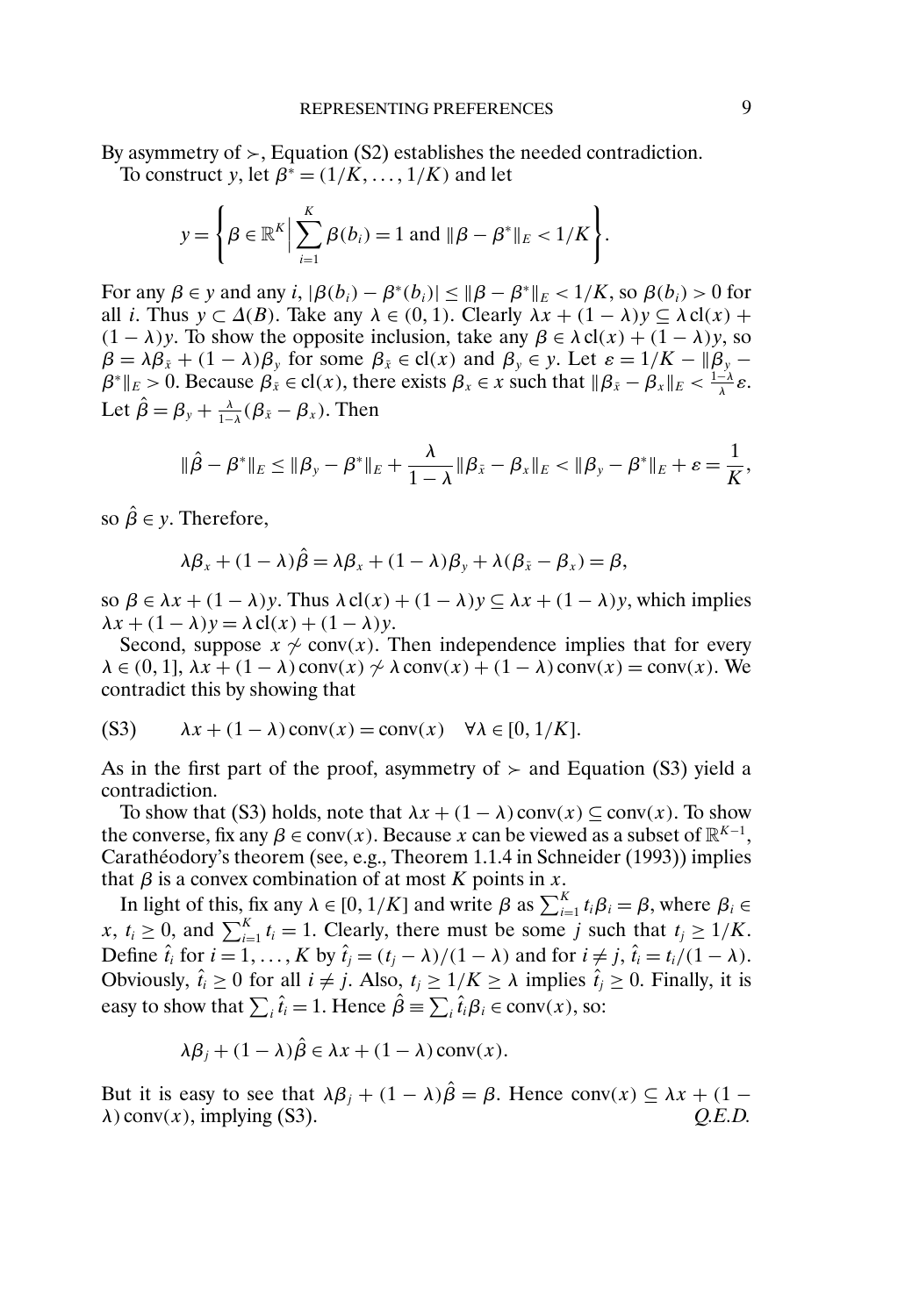Note that for any  $u \in \mathbb{R}^K$  (i.e., any expected-utility function on  $\Delta(B)$ ) and any  $x \subseteq \Delta(B)$ ,

$$
\sup_{\beta \in x} \beta \cdot u = \max_{\beta \in \text{conv}(\text{cl}(x))} \beta \cdot u.
$$

Thus if we establish an additive EU representation for  $\geq$  on X (the set of all nonempty, closed, and convex subsets of  $\Delta(B)$ ) and apply the same functional form for all  $x \subseteq \Delta(B)$ , then by Lemma S6 the resulting function represents  $\succ$ on the set of all menus. The remainder of this section is devoted to establishing an additive EU representation for  $\geq$  on X.

LEMMA S7: *If satisfies weak order*, *vNM continuity*, *and independence*, *then there exists an affine*  $V : X \to \mathbb{R}$  *that represents*  $\succ$  *on* X. *Furthermore*, V *is unique up to an affine transformation*.

PROOF: This result follows from the mixture space theorem. For instance, see Fishburn (1970, Theorem 8.4, p. 112) or Kreps (1988, Theorem 5.11, p. 54). *Q.E.D.*

In the preceding lemma, the restriction to  $X$  is needed for the mixture space axioms because  $\lambda[\lambda' x + (1 - \lambda') y] + (1 - \lambda) y$  might not equal  $\lambda \lambda' x + (1 - \lambda \lambda') y$ if x and y are not convex. If x and y are not convex, the second set may be strictly smaller than the first.

The following lemma combines L continuity with the assumptions of Lemma S7 to obtain a Lipschitz continuous representation.

LEMMA S8: *Assume*  $>$  *has an affine representation*  $V: X \rightarrow \mathbb{R}$ *. Then* V *is Lipschitz continuous if*  $\geq$  *satisfies L continuity.* 

PROOF: Suppose  $\succ$  satisfies L continuity. Fix the  $x^*$ ,  $x_*$ , and N of the axiom, any  $D \in (0, 1/N)$ , and any x and y with  $d_h(x, y) \le D$ . Let  $\delta = d_h(x, y)$ . If  $\delta = 0$ , then  $x, y \in X$  implies  $x = y$ , in which case the conclusion is obvious. So suppose  $\delta > 0$ . Then

 $(1 - N\delta)x + N\delta x^* \ge (1 - N\delta)y + N\delta x_*$ .

Using the affine representation, this implies<sup>7</sup>

$$
V(y) - V(x) \le \frac{N}{1 - N\delta} [V(x^*) - V(x_*)] d_h(x, y).
$$

<sup>&</sup>lt;sup>7</sup>We have made the implicit assumption that  $x^*$ ,  $x_* \in X$ . This assumption is without loss of generality because, by Lemma S6, we can replace these sets with their closed convex hulls.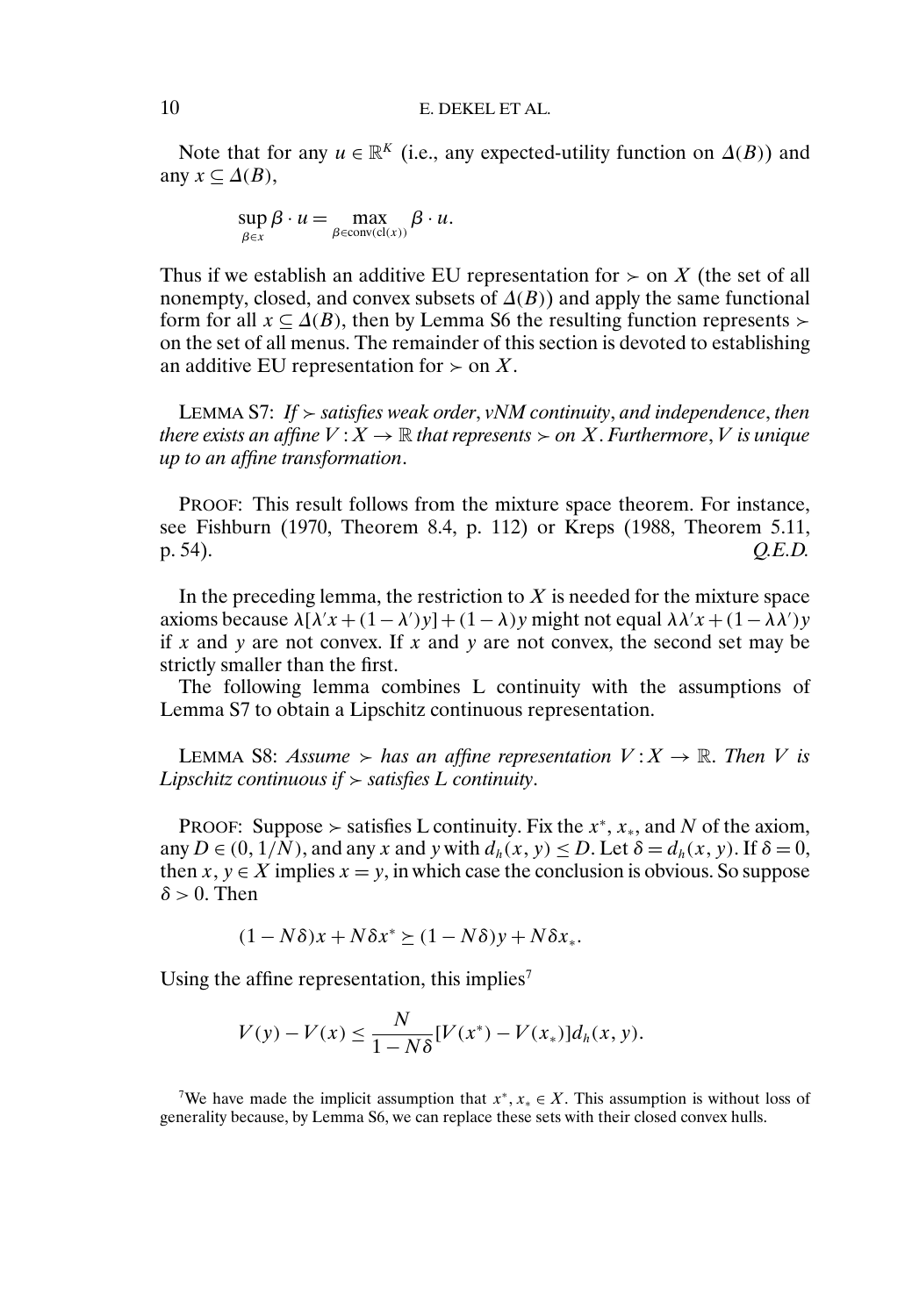Because  $N\delta = N d_h(x, y) \leq ND \leq 1$ , we have  $N/(1 - N\delta) \leq N/(1 - ND) \leq$ ∞. Let  $\overline{N} = [N/(1 - ND)][V(x^*) - V(x_*)]$ . Then for any x and y with  $d_h(x, y) \leq D$ , we have

$$
V(y) - V(x) \leq \bar{N}d_h(x, y).
$$

To complete the proof, we show the same for arbitrary x and y. Fix any x and y, and fix any sequence  $0 = \lambda_0 < \lambda_1 < \cdots < \lambda_M < \lambda_{M+1} = 1$  such that  $(\lambda_{m+1} - \lambda_m)d_h(x, y) \leq D$ . Let  $x_m = \lambda_m x + (1 - \lambda_m)y$ . Then

$$
d_h(x_{m+1}, x_m) = ||\sigma_{x_{m+1}} - \sigma_{x_m}||
$$
  
=  $(\lambda_{m+1} - \lambda_m) ||\sigma_x - \sigma_y||$   
=  $(\lambda_{m+1} - \lambda_m) d_h(x, y).$ 

Hence from the previous part, we see that

$$
V(x_{m+1})-V(x_m)\leq \bar{N}(\lambda_{m+1}-\lambda_m)d_h(x,y).
$$

Summing both sides over m from  $m = 0$  to  $m = M$  gives  $V(y) - V(x) \le$  $Nd_h(x, y)$ , so V is Lipschitz continuous.  $Q.E.D.$ 

In light of Lemmas S7 and S8, there exists a Lipschitz continuous and affine function V that represents  $\geq$  on X. It is obvious that if  $\geq$  also satisfies monotonicity, then V is monotone in the sense that  $x \subseteq y$  implies  $V(x) \le V(y)$ . Because  $V$  is unique up to an affine transformation, we can normalize  $V$  so that  $V({(1/K, ..., 1/K)}) = 0$ . Define the functional  $W: C \to \mathbb{R}$  by  $W(\sigma) = V(x_{\sigma})$ . Then, by part 1 of Lemma S2,  $V(x) = W(\sigma_x)$  for all  $x \in X$ . We say the function W is monotone if for all  $\sigma, \sigma \in C$ ,  $\sigma \leq \sigma'$  implies  $W(\sigma) \leq W(\sigma')$ .

LEMMA S9: *The functional* W *is Lipschitz continuous and linear* (*i*.*e*., W *is affine and*  $W(0) = 0$ . If V is monotone, then W is monotone.

PROOF: To see that W is affine, let x,  $y \in X$  and  $\lambda \in (0, 1)$ . Then, by parts 1 and 2 of Lemma S2 and the affinity of  $V$ ,

$$
W(\lambda \sigma_x + (1 - \lambda)\sigma_y) = W(\sigma_{\lambda x + (1 - \lambda)y}) = V(\lambda x + (1 - \lambda)y)
$$
  
=  $\lambda V(x) + (1 - \lambda)V(y)$   
=  $\lambda W(\sigma_x) + (1 - \lambda)W(\sigma_y).$ 

By Lemma S3 and the chosen normalization of  $V$ , we see that

$$
W(\mathbf{0}) = W(\sigma_{\{(1/K,\dots,1/K)\}}) = V(\{(1/K,\dots,1/K)\}) = 0.
$$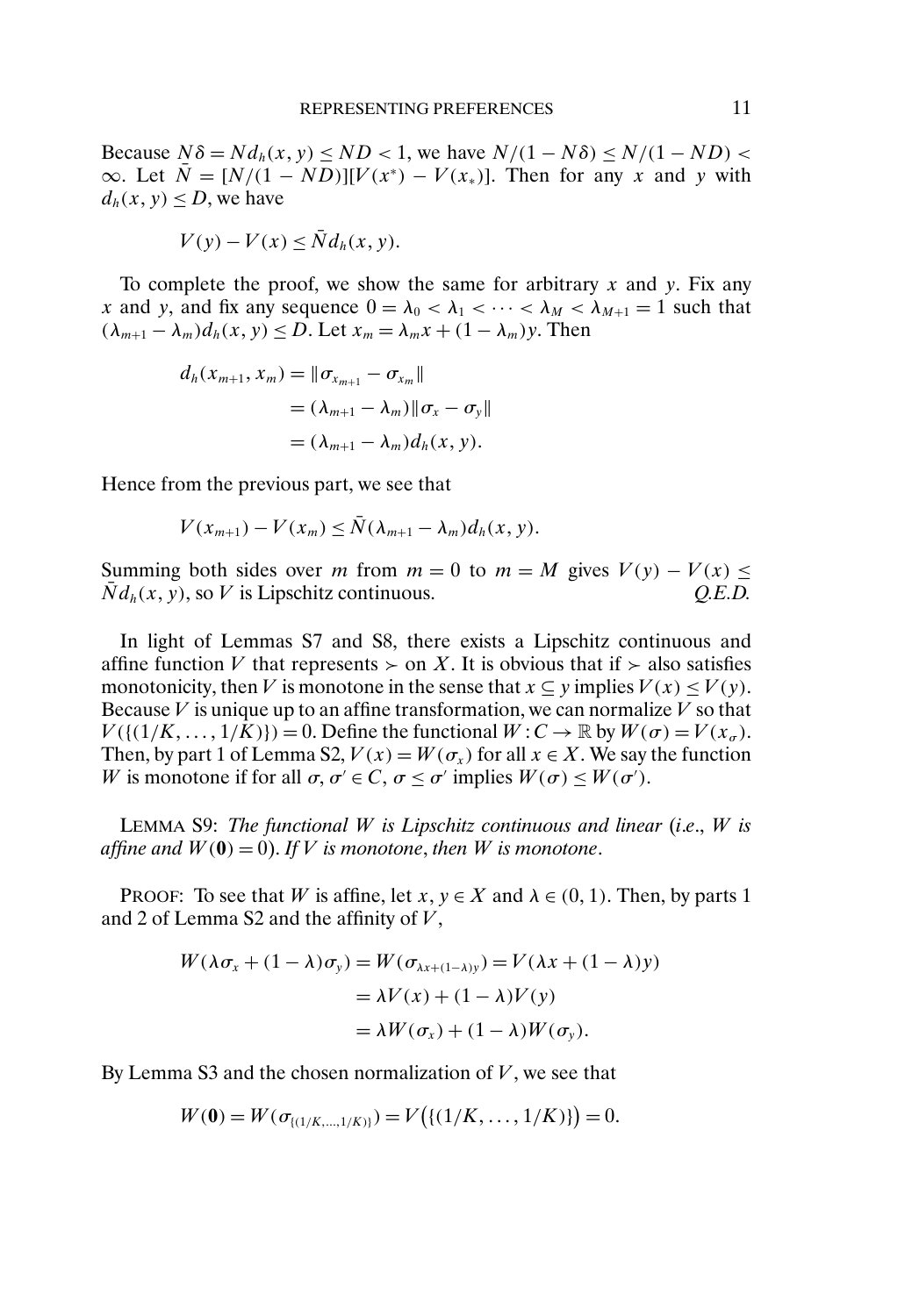The Lipschitz continuity of  $W$  follows from the Lipschitz continuity of  $V$  and parts 1 and 3 of Lemma S2. By part 4 of Lemma S2,  $W$  inherits monotonicity from  $V$ .  $Q.E.D.$ 

We proceed by showing that  $W: C \to \mathbb{R}$  has a unique continuous linear extension to  $C(S<sup>K</sup>)$ . First, define H and  $H^*$  as follows:<sup>8</sup>

$$
H = \bigcup_{r \ge 0} rC = \{ r\sigma \in C(S^K) | r \ge 0 \text{ and } \sigma \in C \},
$$
  

$$
H^* = H - H = \{ f \in C(S^K) | f = f_1 - f_2 \text{ for some } f_1, f_2 \in H \}.
$$

Therefore, if  $f \in H^*$ , then there exist  $\sigma^1$ ,  $\sigma^2 \in C$  and  $r_1, r_2 \ge 0$  such that  $f =$  $r_1\sigma^1 - r_2\sigma^2$ . We note some relevant properties of  $H^*$ :

LEMMA S10: 1. *The set*  $H^*$  *is a linear subspace of*  $C(S^K)$ *.* 2. For any  $f \in H^*$ , there exist  $\sigma^1$ ,  $\sigma^2 \in C$  and  $r > 0$  such that  $f = r(\sigma^1 - \sigma^2)$ . 3. The set  $H^*$  is dense in  $C(S^K)$ .

PROOF: 1. It is obvious that  $f \in H^*$  implies  $rf \in H^*$  for any scalar r. Let  $f, g \in H^*$ . Then, we can write  $f = r_1 \sigma^1 - r_2 \sigma^2$  and  $g = \hat{r}_1 \hat{\sigma}^1 - \hat{r}_2 \hat{\sigma}^2$ , where  $r_1, r_2, \hat{r}_1, \hat{r}_2 \ge 0$  and  $\sigma^1, \sigma^2, \hat{\sigma}^1, \hat{\sigma}^2 \in C$ . Define  $\bar{\sigma}^1$  and  $\bar{\sigma}^2$  as follows:

$$
\bar{\sigma}^{1} = \begin{cases} \frac{r_{1}}{r_{1} + \hat{r}_{1}} \sigma^{1} + \frac{\hat{r}_{1}}{r_{1} + \hat{r}_{1}} \hat{\sigma}^{1}, & \text{if } r_{1} + \hat{r}_{1} \neq 0, \\ 0, & \text{otherwise}; \end{cases}
$$

$$
\bar{\sigma}^{2} = \begin{cases} \frac{r_{2}}{r_{2} + \hat{r}_{2}} \sigma^{2} + \frac{\hat{r}_{2}}{r_{2} + \hat{r}_{2}} \hat{\sigma}^{2}, & \text{if } r_{2} + \hat{r}_{2} \neq 0, \\ 0, & \text{otherwise}. \end{cases}
$$

Because C is convex and  $0 \in C$  by Lemma S3, we see that  $\bar{\sigma}^1$ ,  $\bar{\sigma}^2 \in C$ . Hence  $f + g = (r_1 + \hat{r}_1)\bar{\sigma}^1 - (r_2 + \hat{r}_2)\bar{\sigma}^2 \in H^*$ , so  $H^*$  is a linear subspace.

2. Let  $f \in H^*$ , so there exist  $\sigma^1$ ,  $\sigma^2 \in C$  and  $r_1, r_2 \ge 0$  such that  $f = r_1 \sigma^1$  $r_2\sigma^2$ . Let  $r = \max\{r_1, r_2\}$ . If  $r = 0$ , then  $f = r'(0 - 0)$  for any  $r' > 0$ , establishing the desired result. Therefore, suppose  $r > 0$ . Because  $0 \in C$  and C is convex, we have  $\hat{\sigma}^i \equiv (r_i/r)\sigma^i \in C$ . Then  $f = r(\hat{\sigma}^1 - \hat{\sigma}^2)$ .

3. Although stated slightly differently, a classic proof of this result can be found in Hörmander (1954). A complete proof for the current setting is contained in Lemma 11 of DLR. *Q.E.D.*

We use the foregoing properties of  $H^*$  to establish the following result:

<sup>8</sup>DLR defined  $H = \bigcup_{r \geq 0} rC_+$ , where  $C_+ = \{\sigma \in C | \sigma \geq 0\}$ . However, it can be verified that the resulting  $H^*$  is the same under either definition of  $H$ .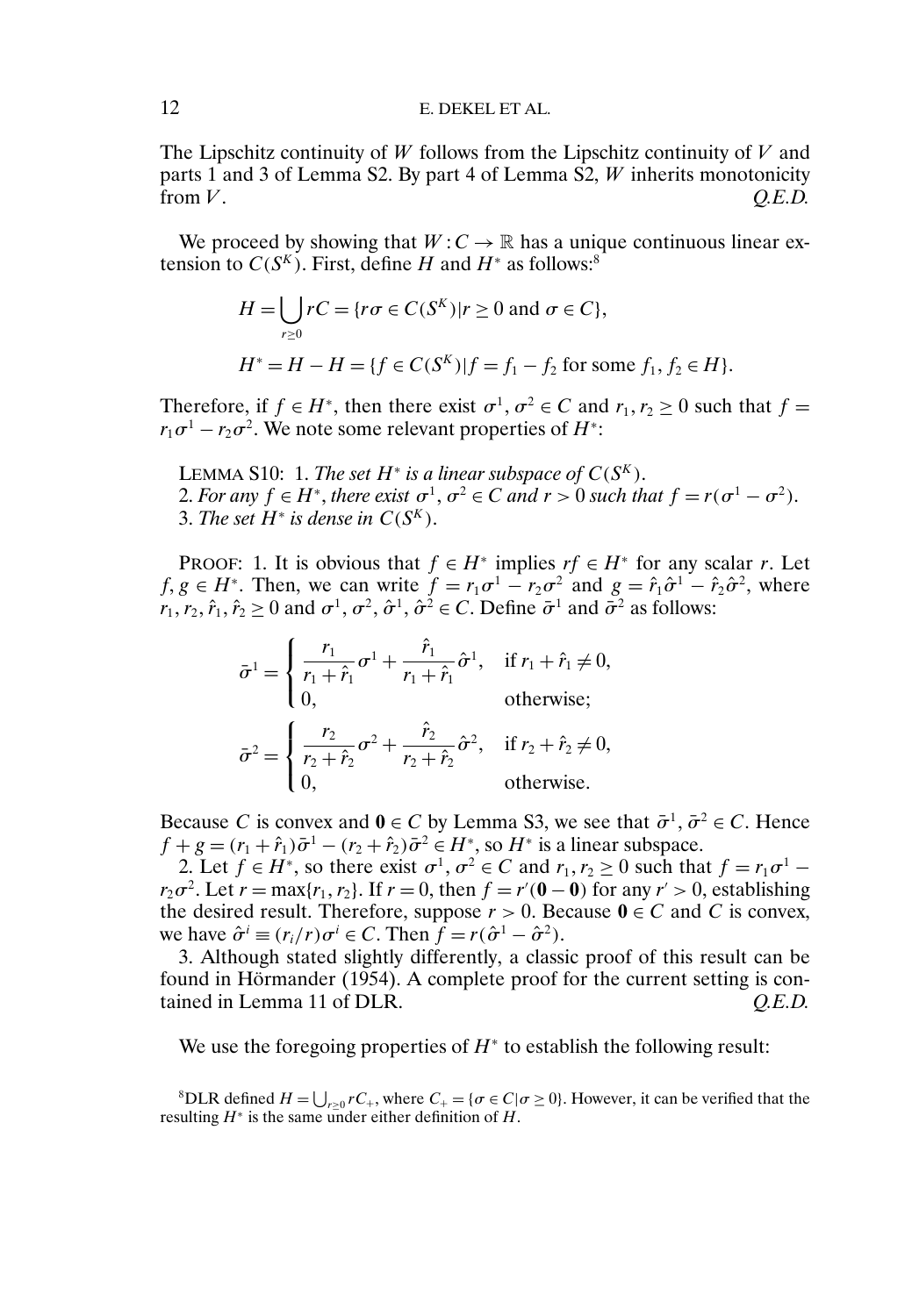LEMMA S11: *Any Lipschitz continuous linear functional*  $W: C \to \mathbb{R}$  *has a unique continuous linear extension to*  $C(S<sup>K</sup>)$ *. If* W *is monotone, then this extension is a positive linear functional*.

PROOF: First, extend W to  $H^*$  by linearity. Specifically, if  $f \in H^*$ , then by part 2 of Lemma S10 there exist  $\sigma^1$ ,  $\sigma^2 \in C$  and  $r > 0$  such that  $f = r(\sigma^1 - \sigma^2)$ . Therefore, define  $\hat{W}: H^* \to \mathbb{R}$  by  $\hat{W}(f) = r[W(\sigma^1) - W(\sigma^2)]$ . We verify that  $\hat{W}$  is uniquely defined. Suppose

$$
f = r(\sigma^1 - \sigma^2) = \hat{r}(\hat{\sigma}^1 - \hat{\sigma}^2).
$$

Let  $\bar{r} = r + \hat{r}$ . The claim obviously holds if  $\hat{r} = 0$ , so assume  $\hat{r} > 0$ . Then we have

$$
\frac{r}{\bar{r}}\sigma^1 + \frac{\hat{r}}{\bar{r}}\hat{\sigma}^2 = \frac{\hat{r}}{\bar{r}}\hat{\sigma}^1 + \frac{r}{\bar{r}}\sigma^2,
$$

which is an element of C because C is convex by Lemma S3. Since  $W$  is affine, we see that

$$
\frac{r}{\bar{r}}W(\sigma^1) + \frac{\hat{r}}{\bar{r}}W(\hat{\sigma}^2) = \frac{\hat{r}}{\bar{r}}W(\hat{\sigma}^1) + \frac{r}{\bar{r}}W(\sigma^2)
$$

or, equivalently,

$$
rW(\sigma^{1}) - rW(\sigma^{2}) = \hat{r}W(\hat{\sigma}^{1}) - \hat{r}W(\hat{\sigma}^{2}).
$$

It is easily verified that  $\hat{W}$  is linear. Also, because  $W(\mathbf{0}) = 0$ , we have  $\hat{W}|_C = W$ . Thus  $\hat{W}$  is the unique linear extension of W to  $H^*$ .

By part 1 of Lemma S10,  $H^*$  is a linear subspace of  $C(S^K)$ . We now prove that  $\hat{W}$  is a bounded linear functional on  $H^*$ . By the Lipschitz continuity of W on C, there exists  $\bar{N}$  such that  $W(\sigma^1) - W(\sigma^2) \leq \bar{N} || \sigma^1 - \sigma^2 ||$  for all  $\sigma^1, \sigma^2 \in C$ . Let  $f \in H^*$ . By part 2 of Lemma S10, there exist  $\sigma^1$ ,  $\sigma^2 \in C$  and  $r > 0$  such that  $f = r(\sigma^1 - \sigma^2)$ . Therefore,

$$
|\hat{W}(f)| = r|W(\sigma^1) - W(\sigma^2)| \leq \bar{N}r \|\sigma^1 - \sigma^2\| = \bar{N} \|f\|,
$$

so  $\hat{W}$  is bounded on  $H^*$ . Therefore, we can apply the Hahn–Banach theorem (see Royden (1988, Theorem 4, p. 223)) to conclude that  $\hat{W}$  has an extension to a continuous linear functional  $\bar{W}$ :  $C(S^K) \to \mathbb{R}$ . Because  $H^*$  is dense in  $C(S^K)$ by part 3 of Lemma S10, it is easily verified that  $\bar{W}$  is the unique continuous extension of  $\hat{W}$  to  $C(S^K)$ .

It remains only to show that if W is monotone, then  $\overline{W}$  is a positive linear functional on  $C(S<sup>K</sup>)$ . We first prove that monotonicity of W implies  $\hat{W}$  is a positive linear functional on  $H^*$ . Suppose  $f \in H^*$ ,  $f \ge 0$ . Then there exist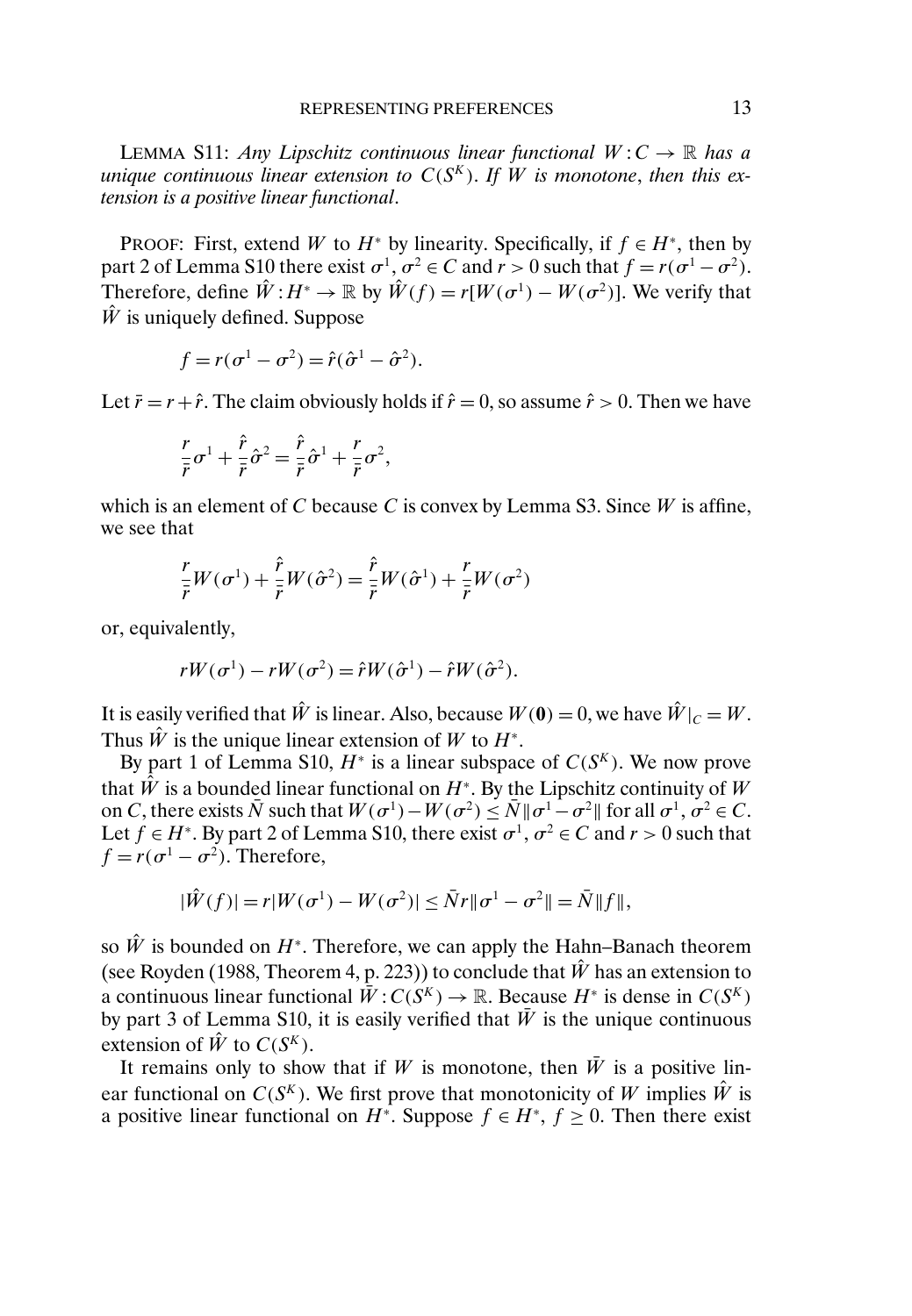$\sigma^1$ ,  $\sigma^2 \in C$  and  $r > 0$  such that  $f = r(\sigma^1 - \sigma^2)$ . Clearly, we must have  $\sigma^1 \ge \sigma^2$ ; hence

$$
\hat{W}(f) = r[W(\sigma^1) - W(\sigma^2)] \ge 0
$$

by the monotonicity of W. Thus  $\hat{W}$  is a positive linear functional. Now, let  $f \in$  $C(S<sup>K</sup>)$ ,  $f \ge 0$ . Because  $H^*$  is dense in  $C(S<sup>K</sup>)$ , there exists a sequence  $\{f_n\} \subset H^*$ such that  $f_n \to f$ . Without loss of generality, suppose  $f_n \geq 0$  for all  $n$ .<sup>9</sup> Because  $\overline{W}|_{H^*} = \hat{W}$  and  $\hat{W}$  is a positive linear functional,  $\overline{W}(f_n) \ge 0$  for all *n*. Then, by continuity,  $\overline{W}(f) > 0$ , so  $\overline{W}$  is a positive linear functional. *O.E.D.* continuity,  $\bar{W}(f) \geq 0$ , so  $\bar{W}$  is a positive linear functional.

Notice that the uniqueness of the extension in Lemma S11 is not necessary to prove the existence of an additive EU representation. We include this argument anyway because it can be useful for showing other results. For example, one can use it to show uniqueness of the measure on  $S<sup>K</sup>$  shown to exist in the next lemma.

We have now established that there exists a continuous linear function  $\bar{W}: C(S^{K}) \to \mathbb{R}$  such that  $V(x) = \bar{W}(\sigma_{x})$  for all  $x \in X$ . We have also established that if  $\ge$  satisfies monotonicity, then  $\bar{W}$  is a positive linear functional. We can now apply the Riesz representation theorem, which states that every continuous linear functional on  $C(S<sup>K</sup>)$  can be represented as integration against a measure.

LEMMA S12: If  $S<sup>K</sup>$  *is compact metrizable space and*  $\overline{W}$  *is a continuous linear functional on*  $C(S^K)$ , *then there exists a finite signed Borel measure*  $\mu$  *on*  $S^K$  *such that*

$$
\bar{W}(f) = \int_{S^K} f(s) \mu(ds).
$$

*Furthermore, if*  $\bar{W}$  *is a positive linear functional, then*  $\mu$  *is positive.* 

PROOF: For the proof, see Royden (1988, Theorem 25, p. 357) or Aliprantis and Border (1999, Theorem 13.15, p. 466). For the case of a positive linear functional, see Royden (1988, Theorem 23, p. 352). *Q.E.D.*

Define  $U: \Delta(B) \times S^K \to \mathbb{R}$  by  $U(\beta, s) = \beta \cdot s$ . Then for all  $x \in X$ ,

$$
V(x) = \bar{W}(\sigma_x) = \int_{S^K} \sigma_x(s) \mu(ds) = \int_{S^K} \max_{\beta \in x} U(\beta, s) \mu(ds).
$$

<sup>9</sup>Otherwise, we could take the sequence  $\{f'_n\} \subset H^*$  defined by  $f'_n = \max\{f_n, 0\}$ . The functions in this sequence are elements of  $H^*$  because  $\mathbf{0} \in H^*$  and  $H^*$  is a vector lattice, which implies it contains the pointwise maximum of any two of its elements. A proof that  $H^*$  is a vector lattice can be found in DLR (Lemma 11). Then, because  $f \ge 0$ , we have  $||f'_n - f|| \le ||f_n - f||$ , and therefore  $f'_n \to f$ .